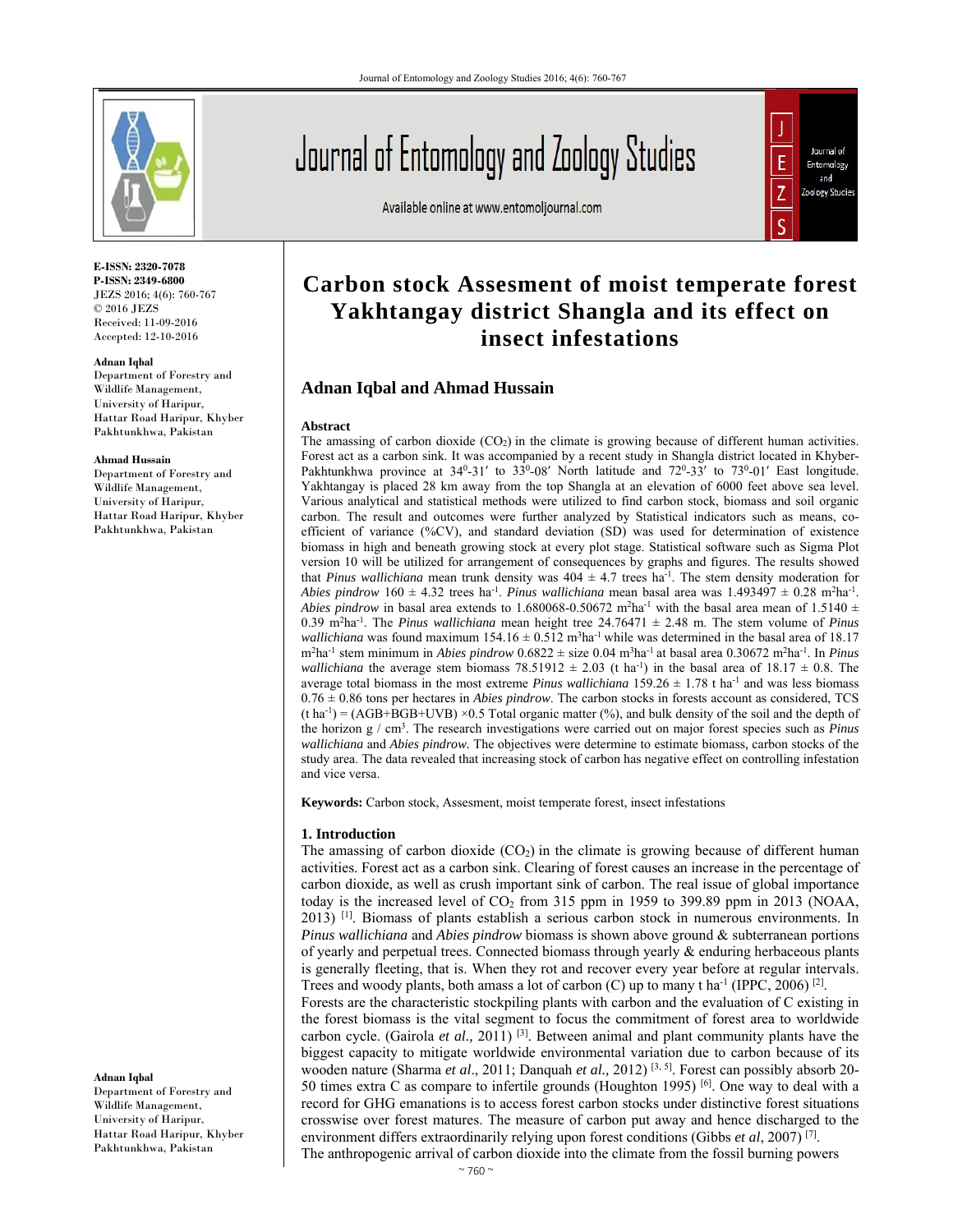Journal of Entomology and Zoology Studies

speaks to a developing danger into the worldwide atmosphere. Despite the fact that a permanent answer for this issue can just get through the advancement of innovations that don't rely on beforehand put away C; in minimum period, counterbalancing emanations of greenhouse gasses collected through other carbon dioxide decrease strategies might give about relief at 750 Pg. (IGBP, 1998) [8] the atmospheric carbon pool is extensively lighter than the amount of C put away inside soil (2200 Pg in upper 1 m) of which about 1500 Pg is natural C (Batjes, 1996)<sup>[9]</sup>. Carbon is promptly traded among these 2 pools and is influenced through anthropological action, especially farming practices. The impacts of insects and pests on forest carbon sequestration include direct effects of increased tree mortality and decreased productivity as well as indirectly effects that ramify through the ecosystem due to altered natural cycling, plant phenology and species composition. (Brockerhoff *et al*., 2006) [10].

The objectives of the present study were:

To estimate the biomass of the study area.

To determine the present carbon stocks of the study area.

To access available carbon sink and finding out a possible way for enhancing carbon sinks.

# **2. Materials and Methods**

# **2.1 Study Area**

It was accompanied by a recent study in Shangla district located in KP Province at 34<sup>0</sup>-31' to 33<sup>0</sup>-08' North latitude and 72<sup>0</sup>-33' to 73<sup>0</sup>-01' East longitude. Yakhtangay is placed 28 km away from the top Shangla at an elevation of 6000 feet above Sea level. The area is located in the moist temperate region and therefore obtain monsoon in summer (July, August) and snowfall in the winter. Usually the beginning of the fall of snow in mid-November and lasts until mid-April, sometimes also observed early snowfall. Average height of Shangla district is 2125 meters above sea level.

Average rainfall ranges from 1500-2000 mm/Year (Forest management plan 2000-2010). The dominant species of the area are *Pinus wallichiana, Abies pindrow.* Found a number of medicinal plants in the region that are Unab (*Zizyphus sativa*), Althea (*Althaca aromatic*), Banafsha (*Viola odorata*), Mushki Bala (*Valeriana species*)

Study related information, for example, verifiable accounts & maps of region remained gathered from the workplace of Divisional forest office Shangla. Appraisal of C stock of obliges data on tree height, size, diameter, density, and structure element. It has been gathered this data through the sample plots in the whole area of concern.

# **2.2 Methods**

# **2.2.1 Plot Selection**

The geo-relevant forest, sheets and topographic maps, history log cabin, and subtle earth elements and other data relevant to unite the forest Division of KP forest management department. It was created twenty pieces of 0.1 hectares in the whole study area. The plots fit round as there is a circle with a radius of 17.84 meters. The plots have to make illustrative area for a full study. Sub-plot of four square meters of bushes and one square meter of herbs and grasses were taken. To test the soil, and pits of size 0-30 cm in each plot of the study area.

# **2.2.2 Data collection in plot**

The accumulation of field data, was calculated diameter at chest level for each tree of a way to dia tape, and calipers in each sample area. Haga altimeter and Abney's level to estimate the height of the tree.  $4 \text{ m}^2$  was harvested plants and bushes 1 m<sup>2</sup> for herbs and grasses and weight late been resolved (kgm2 ). The sample of one kilogram place in the labeled luggage to estimate the oven dry weight in the research center.

# **2.2.3 Estimation of biomass**

Been confirmed biomass originates from the wood density of the important and volume of trees. Biomass of stem was recorded as follows:

Biomass (kg) = basic wood density (kg)  $\times$  Volume (m<sup>3</sup>)

It was rated leaves, branches, twigs and roots commitment in general biomass by utilizing advantage of the extension of biomass factor was sourced. And the types of trees to expand biomass factor in particular of literature can be reached, if the BEF study of the trees cannot be reached then communicates almost considered the species to estimate (Haripriya, 2000) [11]. It uses respect BEF trees and a wide stock of India's 1.59, which was the practice in India to detect from biomass types of securities and wide by Haripriya, 2000 [11]. For estimate the total carbon stock in the top of the vegetation cover story, each of biomass on 2 divided into 50% of the plant biomass carbon equivalent (Kehzo *et al*., 2010).

#### **2.4 Calculation of Soil Carbon 2.4.1 Soil Sampling**

Soil tests were collected from focus designed to test the soil. Three samples of soil and one collection from every piece of 0.1 hectares at a depth of 0-15 cm and 16-30 cm of the way to auger soil and soil cores from recognized from 198.24 size  $\text{cm}^3$  (diameter = 5.9 cm and height = 7.25 cm). In a block field (g) of each sample of the soil was measured and placed in a bag labeled and was transferred to a laboratory for further study.

# **2.4.2. Soil carbon Determination**

The calculation of carbon in the soil in the  $gm^{-1}$  way to a prescription product (Persion *et al*., 2008) Carbon soil in t ha-1 was rigid. Soil carbon t ha<sup>-1</sup> soil bulk density (g / cm<sup>3</sup>)  $\times$ SOC% content  $\times$  thickness of the soil layer in cm  $\times$  100.

# **2.5 Total Carbon Stocks Computation**

The plants have emerged whole forests and carbon stocks animals (t ha<sup>-1</sup>), which includes full carbon stocks (t ha<sup>-1</sup>) of the plants underneath, all of the carbon stock  $(t \text{ ha}^{-1})$  of the highest vegetation cover story and carbon in the soil (t ha<sup>-1</sup>). And recorded a total carbon stocks  $(t \text{ ha}^{-1})$  by including carbon stocks of each frame (Beneath ground biomass, and soil C, above ground biomass t ha<sup>-1</sup>).

# **2.6 Statistical Analysis**

Statistical pointer, for example, used the media, and participated in the master of the difference (% CV), standard deviation (SD) to determine the biomass in the presence of high and under the stock status in every stage of the plot. Statistical programming, for example, was used Sigma plot shaped 10 outputs game plan according to charts and numbers. Was produced regression models to audit the virtual density stem  $(ha^{-1})$  with stem diameter (cm) and height  $(m)$ , and basal area  $(m^2ha^{-1})$  with volume of stem  $(m^3ha^{-1})$  and biomass stems (t  $ha^{-1}$ ).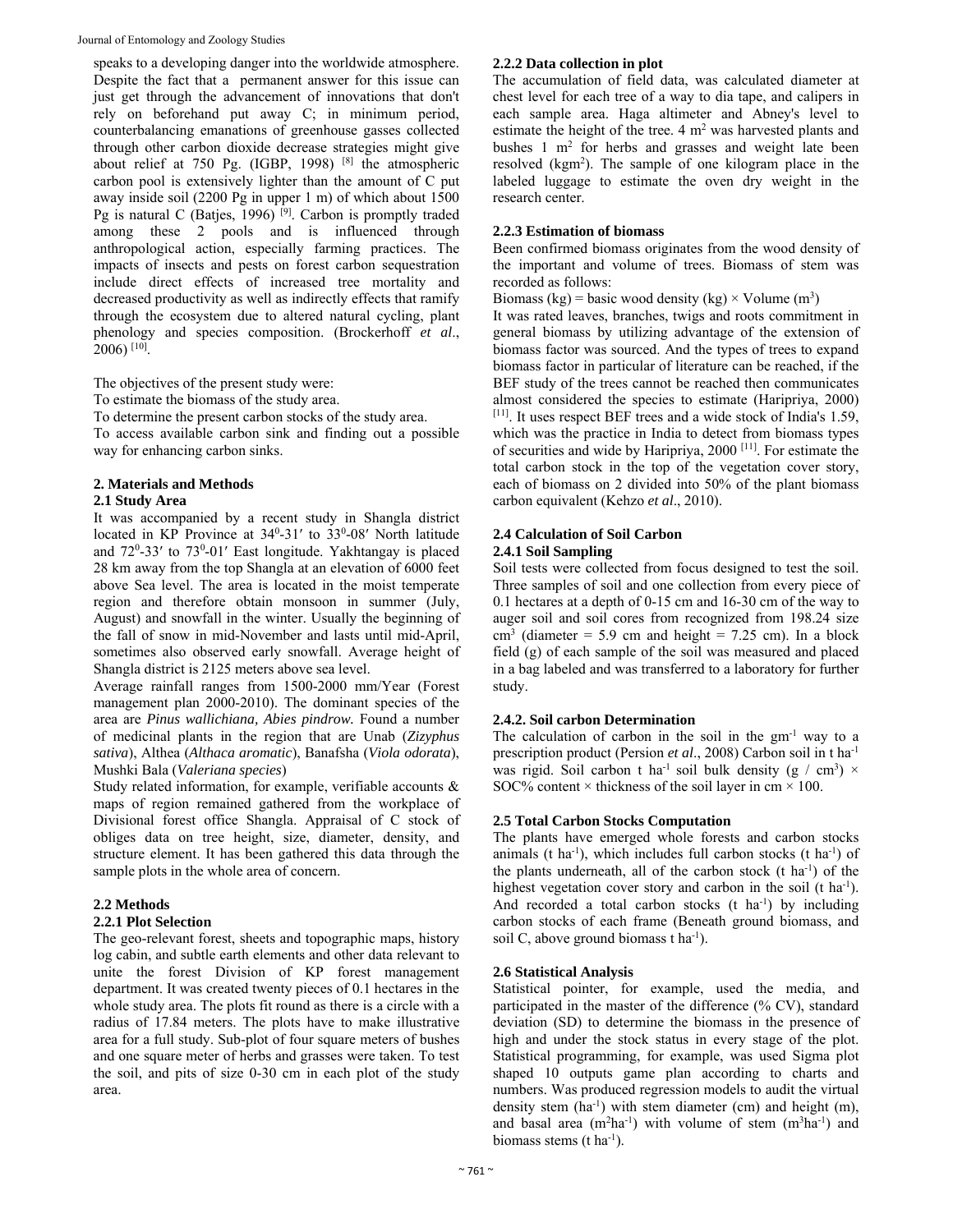#### **3. Results and Discussion**

#### **3.1 Results**

#### **3.1.1 Density**

*Pinus wallichiana* mean trunk density was  $404 \pm 4.7$  trees ha<sup>-1</sup>. Most of the greatest density solution  $\&$  a lowest of 470 plants and 370 in each plot. And it recorded the intensity of the trunk of the trees 191 ha<sup>-1</sup>. Between 16 cm and 42 cm in diameter and 46 plants ha<sup>-1</sup> in more than 42 cm diameter measuring. Subjugated by blue pine in the study area.

The stem density moderation for *Abies pindrow*  $160 \pm 4.32$ trees ha-1. It was observed intensity of practice in *Abies pindrow* 230 ha-1 tree. The minimum density of 30 while in each plot. Stem thickness was 28-36 cm diameter 83 trees ha<sup>-1</sup>.

#### **3.1.2 Basal area**

*Pinus wallichiana* mean basal area was 1.493497 ± 0.28 m<sup>2</sup>ha<sup>-1</sup>. The most basal maximum area was 1.512 whereas the minimum is 0.374 m2 ha-1. *Abies pindrow* in basal area extends to  $1.680068 - 0.50672$  m<sup>2</sup>ha<sup>-1</sup> with the basal area mean of  $1.5140 \pm 0.39$  m<sup>2</sup>ha<sup>-1</sup>.

#### **3.1.3 Tree Height**

The *Pinus wallichiana* mean height tree  $24.76471 \pm 2.48$ m. Blue pines varies from 33 meters to 12 meters in height 18-50 cm in diameter consistently. Stem height (m), diameter (cm) the settlement of the relationship between the polynomial (Table 4.4; Figure 4.4).

Due to the tallness diameter of trees generally rise. The relationship between tree heights (m) and stem diameter (cm) regression models has to produce of a diverse classes of the study area to be studied.

#### **3.1.4 Tree Volume**

It was dissolved stem size in the  $m<sup>3</sup>$ ha<sup>-1</sup> for all the species. There was a touch on the immediate size of the stem  $(m^3ha^{-1})$ and basal area (m<sup>2</sup>ha<sup>-1</sup>). Stem increase with the increase in the volume of the basal area (Annex I, II). The stem volume of *Pinus wallichiana* was found maximum  $154.16 \pm 0.512$ 

m<sup>3</sup>ha<sup>-1</sup> while was determined in the basal area of 18.17 m<sup>2</sup>ha<sup>-1</sup> stem minimum in *Abies pindrow*  $0.6822 \pm$  size  $0.04$  m<sup>3</sup>ha<sup>-1</sup> lat basal area 0.30672 m<sup>2</sup>ha<sup>-1</sup>. The connection in all species was polynomial, and linear. The outcomes of the learn zone demonstrate that the blue pine volume  $(m^3ha^{-1})$  was most astounding as a contrast with *Abies pindrow.*

#### **3.1.5 Stem biomass determination**

The solution stems thickness in both types of basic wood density (kgm<sup>3</sup>) and volume (kgm<sup>3</sup>). Basic wood density estimates have been strained each species in force and one of the understanding as of Sheikh  $(1992)$ <sup>[12]</sup> the In Pakistan specifics of the various tree densities. As the size of decided (m3 ha-1) of whole forest types and the amount of basic wood density of the biomass deferential tree trunk was intended through the formula attached.

Stem biomass = Basic wood density (Kgm<sup>3</sup>) × volume (m<sup>3</sup>ha<sup>-1</sup>).  $(m^3ha^{-1})$ .

The regression models were created to examine the relationship of basal area  $(m^2ha^{-1})$  & stem biomass (kg m<sup>3</sup>). Table 4 Figure 4.4). In both types the connection is linear and polynomial. Explanation of reactionary models of regression that  $(m^2ha^{-1})$  relates basal area specifically by the stem biomass of the stem (kgm3 ). In *Pinus wallichiana* stem biomass average is  $78.51912 \pm 2.03$  (t 1 hectare) in the basal area of  $18.17 \pm 0.8$ .

### **3.1.6 Total tree Biomass determination**

He dominated the entire biomass of tree in the timberland, including the stem, leaves, and roots, branches and twigs biomass. The biomass of the tree have been resolved basic wood density estimates ( $kgm<sup>3</sup>$ ) & estimates of the size of intended  $(m<sup>3</sup>ha<sup>-1</sup>)$ . The thickness of the timber came from completely kinds of trees out of the writing can be accessed Sheikh (1993)  $[13]$ . There is a need biomass expansion of the species actually concerned to total tree biomass concentration, but shockingly not found the will of the recent data on a real commitment to each of the trees. However, the biomass expansion factor of 1.59 for all practical focus for all types of biomass. This breakage was connected by Harapriya (2000) [11] to detect the expansion of the biomass of tree leaves the forest needle in India component. On aggregate stems and biomass tons hectares 1 with1. 59 War total biomass factor has been resolved t ha<sup>-1</sup>.

The average total biomass in the most extreme *Pinus wallichiana*  $159.26 \pm 1.78$  t ha<sup>-1</sup> and were less biomass  $0.76 \pm 1.78$ 0.86 tons hectares per in *Abies pindrow.* 

## **3.1.7 Biomass determination in understory vegetation (Shrubs and grasses)**

The biomass aggregate figures in the bushes  $67.12$  t ha<sup>-1</sup>. Shrubs the average biomass  $3.35 \pm 1.92$  t ha<sup>-1</sup>. The most extreme biomass 6.37 tons hectares 1 in plot No. 20 while the less biomass 0.90 t ha-1 plot no 0.5. And was fined a total biomass in grasses  $31.70$  t ha<sup>-1</sup>. The mean total biomass in herbs  $1.58 \pm 0.78$  tons hectares 1. The biomass maximum 2.70 in no. 13 plot while he was at least  $0.22$  t ha<sup>-1</sup> in a conspiracy no. 17.

#### **3.1.8 Carbon stock determination in forest**

It was necessary in carbon stocks in forest biomass on the upper ground  $t$  ha<sup>-1</sup> below plant biomass story and biomass under the ground. The ratio was 0.5 to change the use of the overall biomass t ha<sup>-1</sup> in whole carbon stock. The carbon stocks in forests account as considered

#### TCS (t ha<sup>-1</sup>) = (AGB+BGB+UVB)  $\times$ 0.5

Where TCS=overall carbon stock AGB=on top ground biomass BGB=beneath ground biomass UVB=under story vegetation biomass 0.5=conversion factor

The calculation of the entire carbon stock  $(t \text{ ha}^{-1})$  by the formula above.

#### **3.1.9 Determination of soil carbon**

The carbon in the soil to determine means of the relationship of the total organic matter  $(\%)$ , and bulk density of the soil and the depth of the horizon  $g/cm<sup>3</sup>$ . Total carbon was calculated at  $535.73$  tons of soil t ha<sup>-1</sup>. Determine the average carbon stock in the soil  $28.17 \pm 10.12$  t ha<sup>-1</sup> in the study area. The stock of carbon extreme 52.18 in Plot no. 2, where this was the lowest 13.17 t ha<sup>-1</sup> in No. 7 plot.

## **3.1.10 Determination of total carbon**

Aggregate carbon controlled through calculating the amount of carbon in a specific tool. Hypothesis carbon present in a specific component. The premise of carbon in forests, and carbon stock under what the whole story vegetation t ha-1 and the entire stock of carbon in the soil  $t$  ha<sup>-1</sup> in the ecosystem individual forest was all the carbon stock as a focus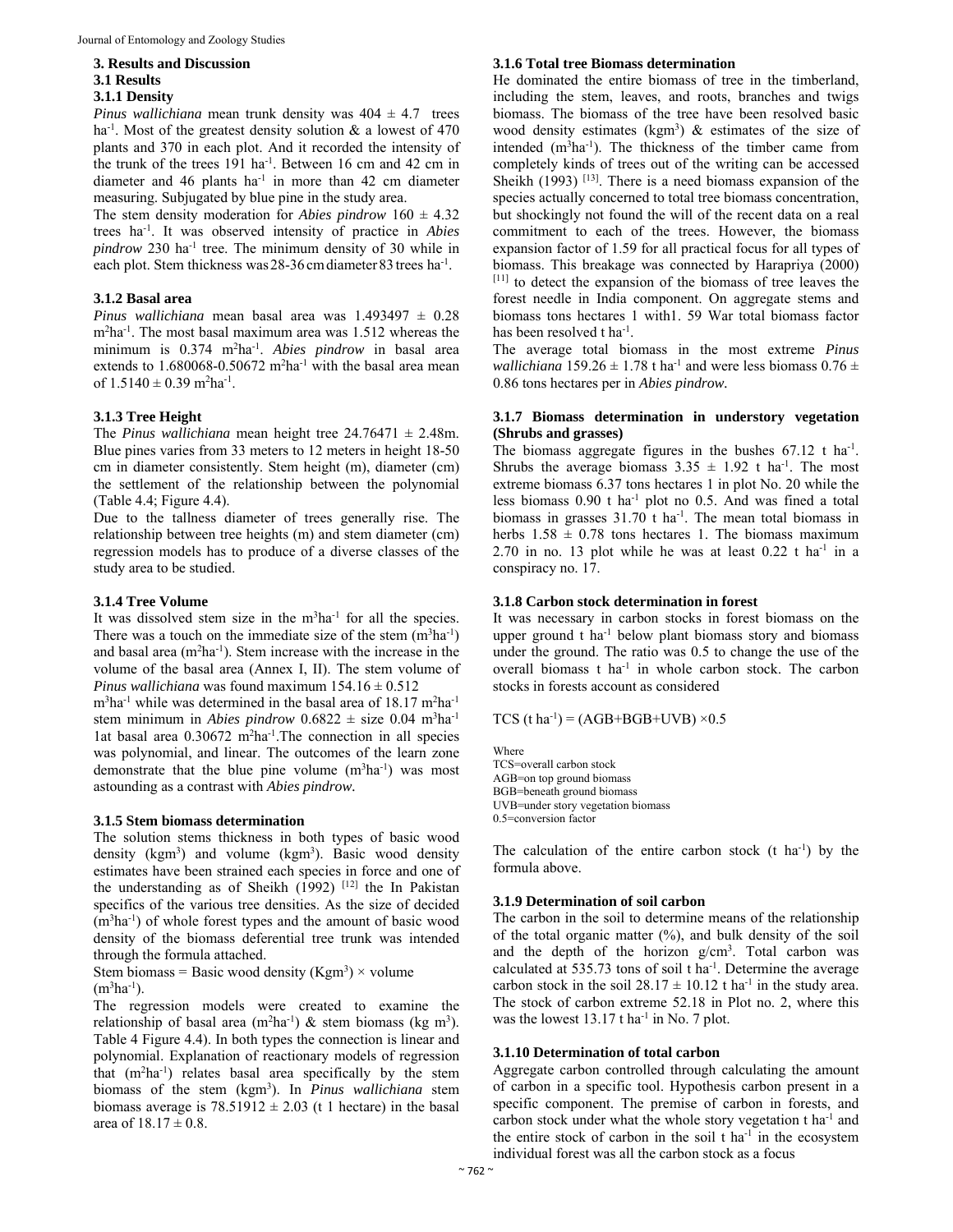Journal of Entomology and Zoology Studies

 $TCF$  (t ha<sup>-1</sup>) = $TC+UC+SC$ 

Where TFC= total carbon in forest TC=total carbon in forest (trees) UC= whole carbon in under vegetation (shrub and grasses) SC=soil carbon

In *Pinus wallichiana* and *Abies pindrow* the total carbon stock in forests mean 79.63  $\pm$  2.32, 1.56  $\pm$  13.039 respectively. Equally, in the soil, shrubs, grasses and in the study area the average carbon stock of  $32.17 \pm 9.10$  and 2.53 respectively. As a result of this study clearly that vegetation upstairs in the (trees) have an average carbon stock of 171.49 t ha-1 while the soil has a 32.17 t ha<sup>-1</sup>. Exposed soil in the study area to overflow and loss due to melting of usual snow and also Agriculture.



**Fig 3.1:** Relationship between Diameter and density in *Pinus wallichiana*







 $~^{\sim}$  763  $~^{\sim}$ **Fig 3.3:** Relationship between diameter and tree height in *Pinus wallichiana*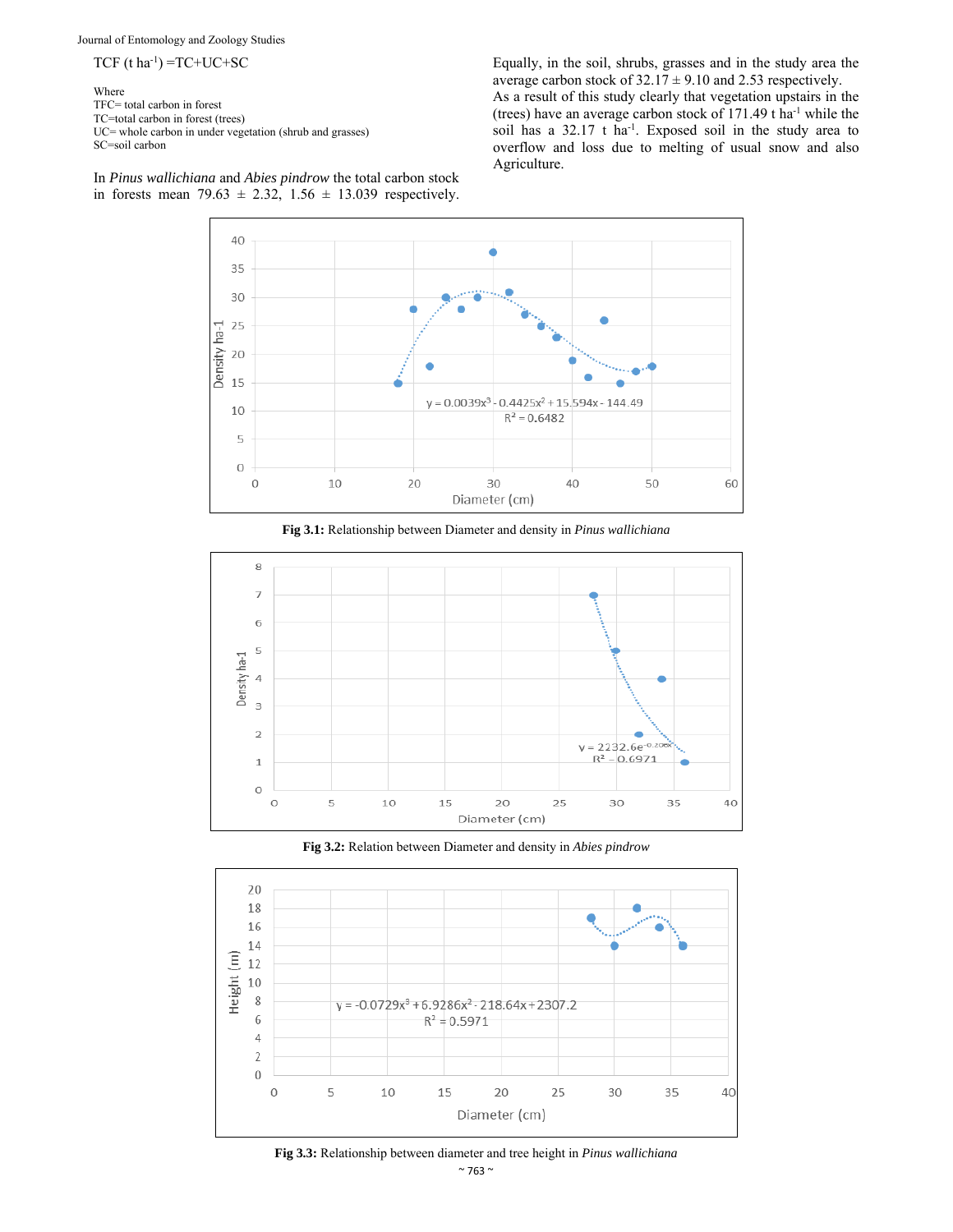









**Fig 3.6:** relationship between tree volume and basal area in *Abies pindrow*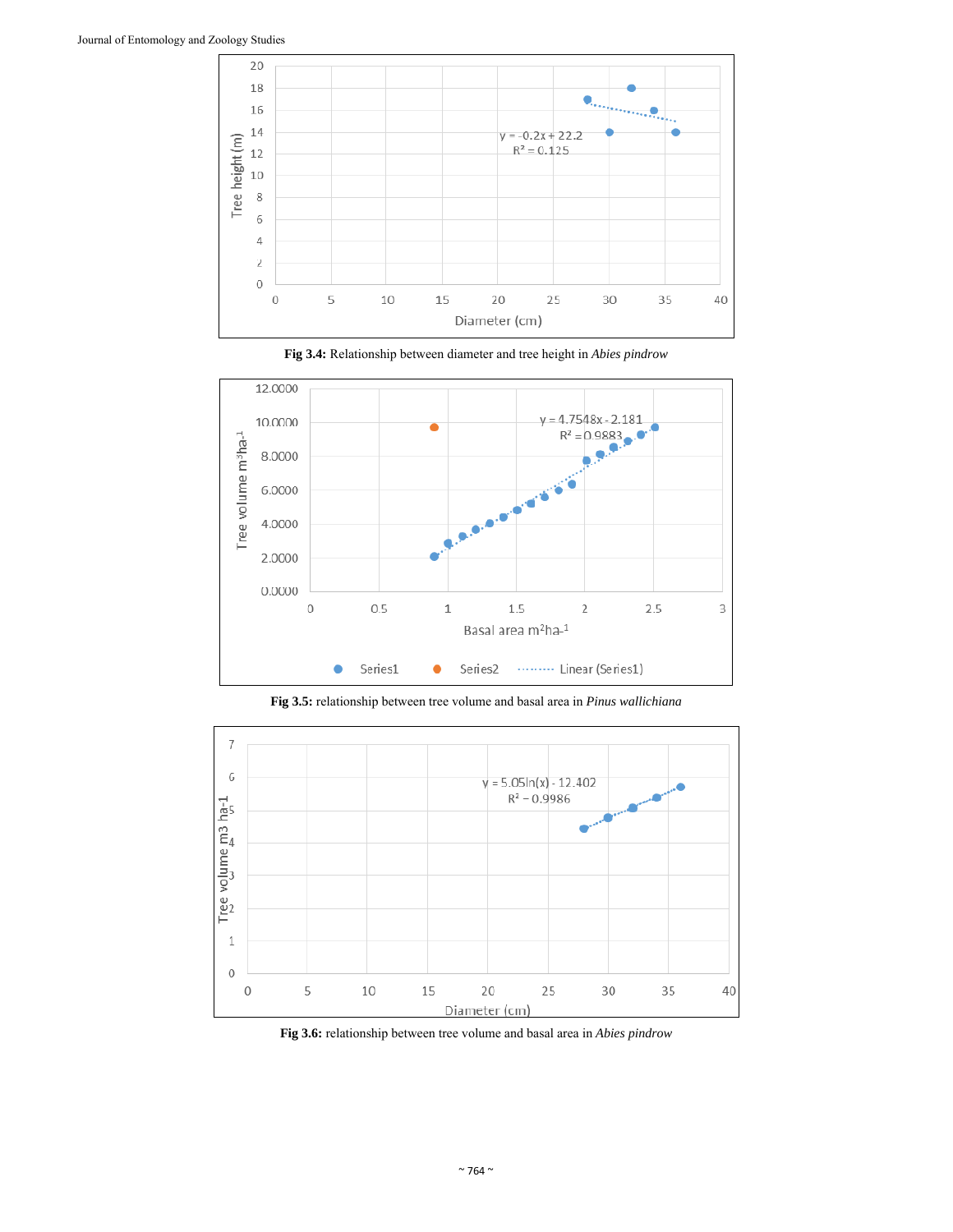

**Fig 3.7:** Relationship between stem biomass and basal area in *Pinus wallichiana*



**Fig 3.8:** Relationship between stem biomass and basal area in *Abies pindrow*



**Fig 3.9:** Plot wise shrub carbon stock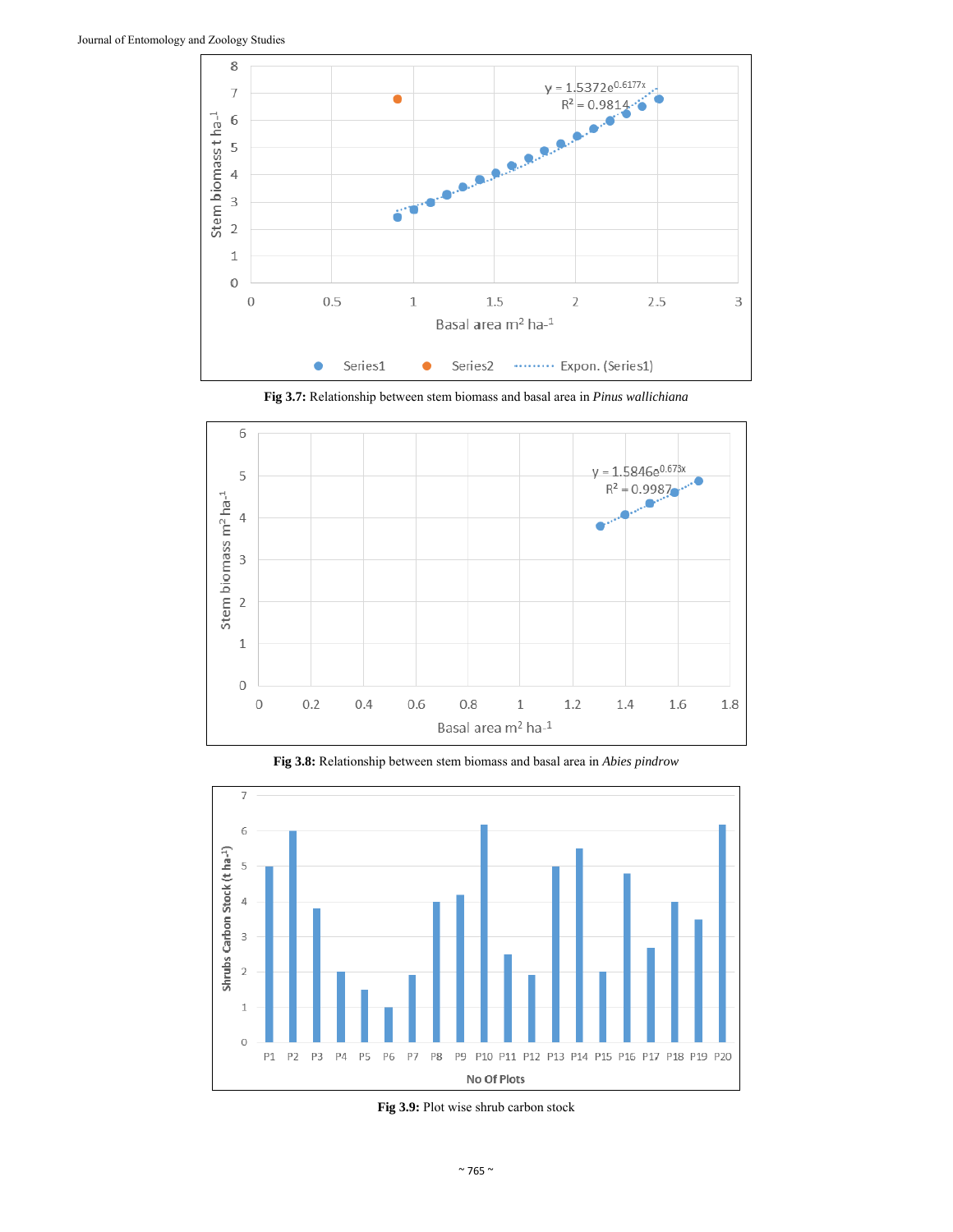

**Fig 3.10:** plot wise grass carbon stock



**Fig 3.11:** Species wise carbon stock



**Fig 3.12:** Plot wise soil carbon stock